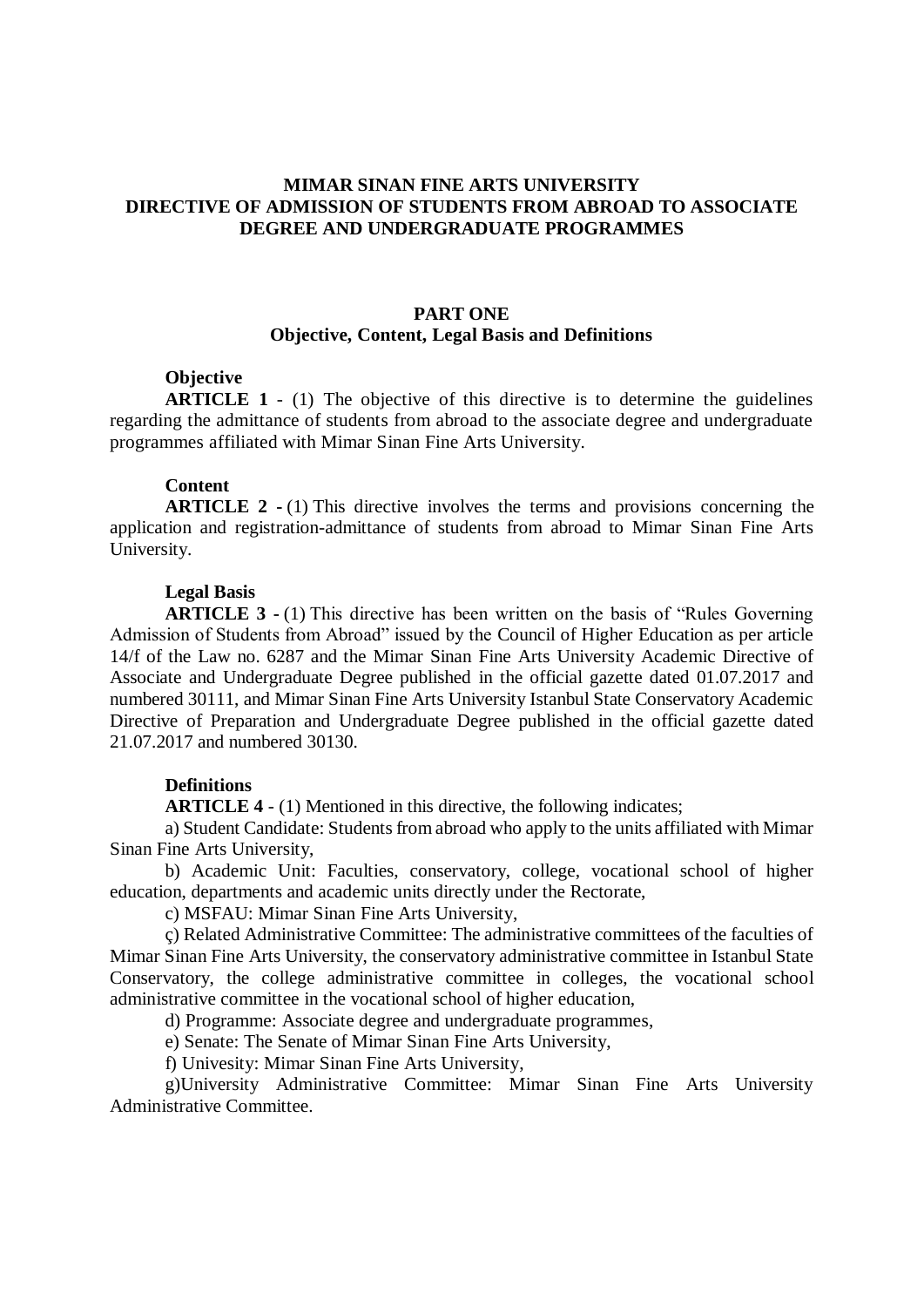# **PART TWO General Principles**

#### **General Principles**

**ARTICLE 5 -** (1) The quotas for students from abroad of associate degree and undergraduate programmes that are affiliated with the university is determined each year via the relevant resolution of the administrative committee with the suggestion of the department/programme head of the related academic unit. The determined quotas are presented to the Council of Higher Education following their approval by the Senate.

**ARTICLE 6 -** (1) The university is free in its decision whether to fill the quotas or not. Quotas cannot be transferred between programmes.

**ARTICLE 7 -** (1) The candidates to be accepted as students from abroad are able to apply to maximum three programmes. The preference form is included in the directive annex. (Annex 1)

**ARTICLE 8 -** (1) The University Administrative Board determines the demand between the minimum and maximum amounts of the tuition fee to be taken from the students from abroad, which is determined by the Ministerial Cabinet every year. The tuition fee to be collected from students who are registered within the quota for students from abroad is determined by the University Administrative Board in accordance with the "Presidential Decision on the Determination of Contributions to Current Service Costs in Higher Education Institutions and Tuition Fees"; it should not be less than three times the student contribution fee and tuition fee determined in tables (I) and (II), and it should not be more than five times the current service cost.

### **PART THREE Application**

#### **Terms of Application**

**ARTICLE 9** - (1) From the student candidates from abroad, who are seniors or graduates, the applications of those who possess the "Certificate of Equivalence" from the Ministry of Education or the Turkish Embassy in their countries (regarding the equivalence to the Turkish high schools) are accepted to the programmes announced by the University.

(2) Provided that they are seniors or graduates;

a) Students with foreign nationality,

 b) Students who were Turkish citizens by birth but ceased to be a citizen by the courtesy of the Ministry of Interior and those who certify that they hold the official document (blue card) upon their request (in article 7 of the Turkish Citizenship Law no. 5901, there is the provision "(1) A child born to a Turkish mother or through a Turkish father within the unity of marriage either in Turkey or abroad is a Turkish citizen." and it is beneficial to review the Turkish Citizenship Law for those who will apply for the student from abroad admission quotas.),

 c) Foreign nationals who have taken Turkish citizenship, and dual citizens within this context,

 ç) Turkish citizens who completed the entire high school education abroad (except in TRNC),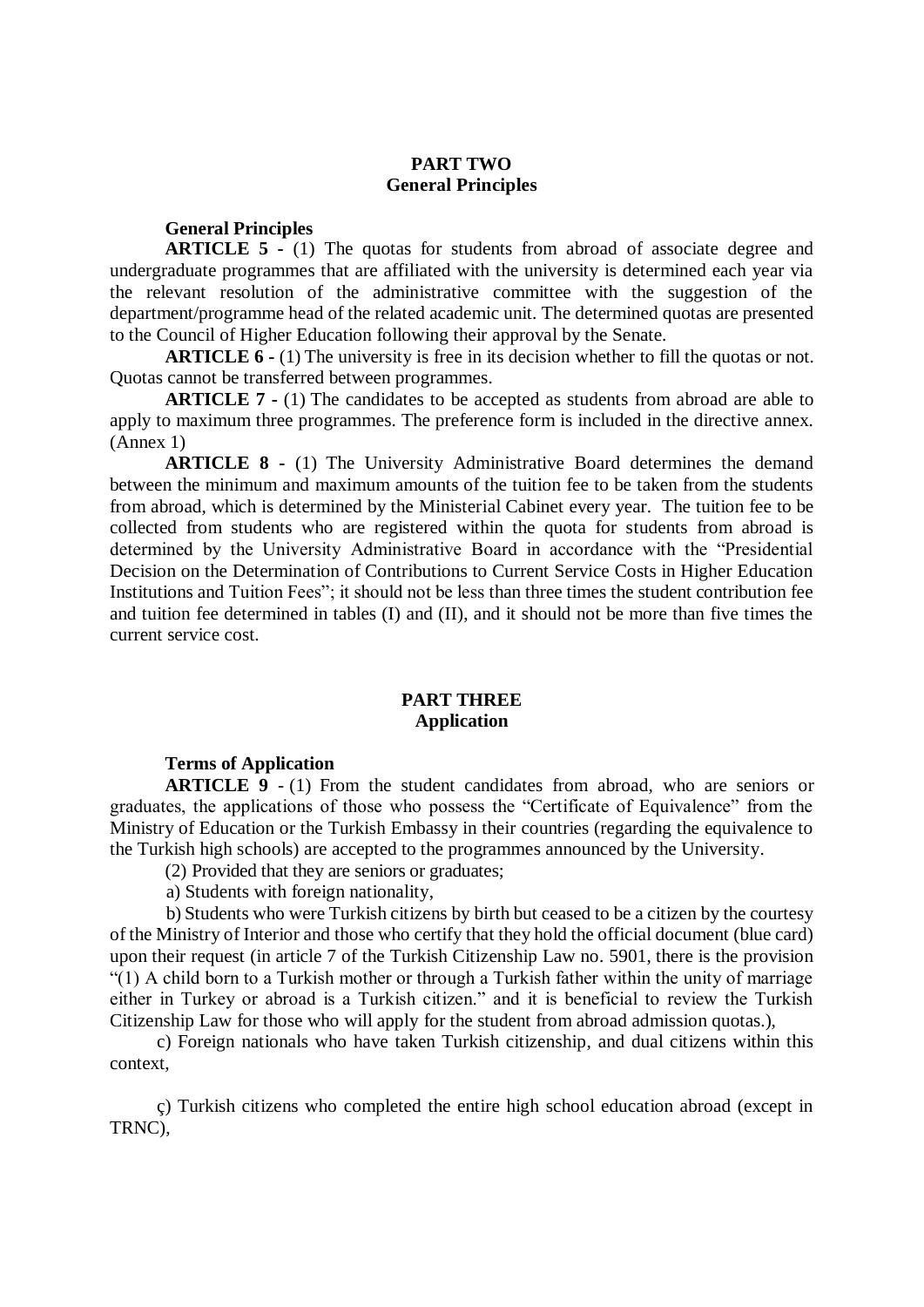d) TRNC citizens who reside in TRNC and complete their high school education in TRNC and who have taken the GCE AL exam and those who enrolled in high schools abroad (except in Turkey) between 2005-2010 and who have taken/will take the GCE AL exam,

e) Students who possess the minimum scores from the exams listed in the attachment to the directive,

are accepted for the application.

(3) Candidates whose applications are not accepted are:

a) Turkish citizens who complete their entire high school education in Turkey or in TRNC,

b) TRNC citizens (excluding those who complete their high school education in TRNC and who have taken the GCE AL exam and those who enrolled in high schools abroad [except in Turkey] between 2005-2010 and who have taken/will take the GCE AL exam),

c) Dual nationality applicants who have not completed the entire high school education abroad except in TRNC and whose first nationality is Turkish by birth,

ç) Candidates who hold dual nationality one of which is TRNC (excluding those who complete their high school education in TRNC and who have taken the GCE AL exam and those who enrolled in high schools abroad [except in Turkey] between 2005-2010 and who have taken/will take the GCE AL exam),

d) Turkish citizens or dual-nationality candidates whose first nationality is Turkish by birth and who studied in foreign schools in Turkey or in schools within the context of embassies in Turkey.

e) Candidates who received a punishment of dismissal from the higher education institute they are enrolled in due to disciplinary punishment.

(4) The right to request additional conditions from students with foreign nationality within the context of the directive during the application, acceptance and registration processes is reserved by the Institution.

# **Application Process**

**ARTICLE 10 –** (1) Applications are made between the dates announced by MSFAU in the academic calendar.

(2) All of the documents for application specified in the announcement must be fully presented.

# **Exams and Minimum Eligibility Scores Accepted**

**ARTICLE 11 –** (1) The list of national and/or international exams and minimum eligibility scores required according to the type of the programme applied to by the student candidates can be found in ATTACHMENT – 1.

(2) The validity period for exams with university entrance status (SAT etc) is 2 (two) years.

(3) Exams with high school graduation status are nonexpiry. (ABITUR etc.)

(4) Candidates applying to the programmes affiliated with the Faculty of Fine Arts or Istanbul State Conservatory are expected to succeed in the special talent examinations done by the related academic unit, apart from the exams mentioned above. The conditions related to the special talent examination are defined by the Senate.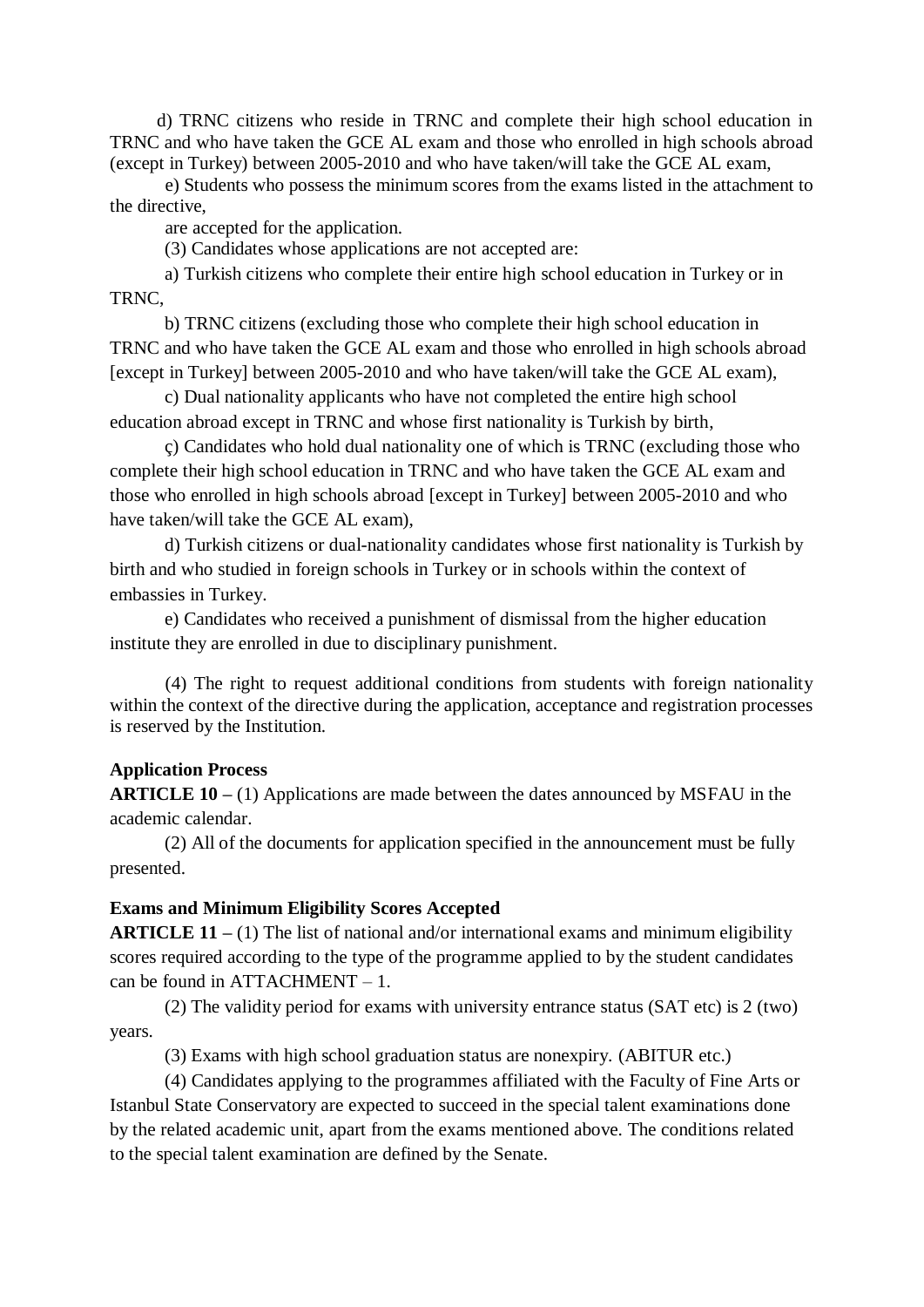(5) The validity of the Central University Entrance Exam held by the Azerbaijan TQDK is 2 (two) years.

## **Required Documents for Application**

**ARTICLE 12 –** (1) Documents specified below must be admitted fully and in the manner specified in the announcement.

a) The original of the high school diploma of the candidates who possess the document, its photocopy and its certified copy from the Turkish authorities,

b) For the candidates who have not yet received their high school diploma, an official document by the institution they study in declaring the date of graduation,

c) The original of the documentation of high school graduation GPA,

ç) The originals and copies of the documents for exams/diplomas that are required for application,

d) The additional documents that are declared in the application announcement and are specific to the programmes applied,

e) The original of the passport and the photocopy of the pages with personal information and photo, (As requested by the Council of Higher Education's written announcement dated 06.11.2020 and numbered 71226, the entrances to and exits from the country where the diploma is issued are checked. If the time of stay in the related country does not prove that the higher education is taken formally in the referred country, these diplomas are not accepted for application to programmes accepting students from abroad in certain quotas.)

f) Two biometric portrait photographs compliant to ICAO standards taken of the candidate frontally in the last six months in a manner that leaves the face visible and easily recognizable,

g) The Application Form to be given to the candidates by the University during preregistration. It should show that 3 (three) departments of choice at most is listed in order (such as first, second) out of the 9 (nine) departments written in the preference part of the form.

(2) Translation of the documentation of foreign language proficiency by a certified translator must be submitted alongside the original documents.

(3) The right to request additional documents from students with foreign nationality within the context of the directive during the application, acceptance and registration processes is reserved by the Institution.

# **PART FOUR Evaluation and Registration**

## **The Right of Evaluation and Registration**

**ARTICLE 13 –** (1) The applications of the candidates are pre-assessed by a committee including a minimum of one representative approved by the Rectorship from the related academic units admitting students from abroad.

(2) The commission evaluates the applications on the basis of the applicant's success in national/international examinations, diploma grade and the position of their graduation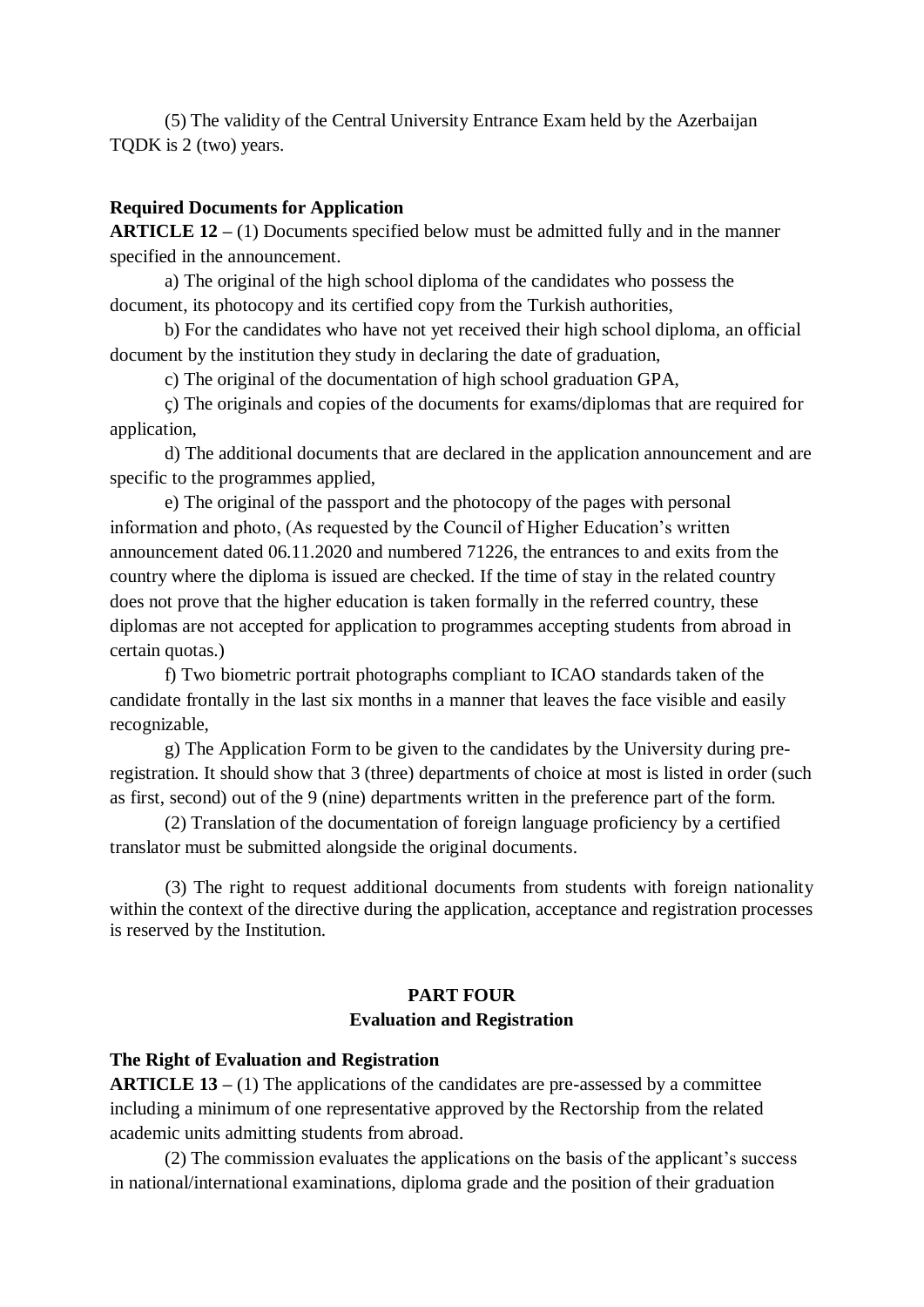schools in national and international rankings.

(3) The list of candidates are forwarded to the related academic units based on the results of the preliminary evaluation.

(4) In addition to the examinations listed in the attachment, the departments or programmes of the academic units have the right to have an interview with the candidates if the commission requires it.

(5) For programmes in which admittance is through special talent examination, assessment is carried out by the related deans and head offices.

(6) The evaluations of special talent examinations and interviews are forwarded to the commission by the related commissions. The evaluation results are announced by the committee.

Candidates who are successful in the final evaluation acquire the right for registration.

### **Registration**

**ARTICLE 14 –** (1) Candidates eligible to being a student complete their registration within the time period announced in the academic calendar by MSFAU.

(2) Following documents are required for registration:

a) The original of the high school diploma, its photocopy and its certified copy from the Turkish authorities,

b) The original and the copy of the documentation for exams/diplomas required for registration (indicated in Attachment 1) and if the document is in foreign language, its translation by a certified translator,

c) The original of the passport and the photocopy of the pages with personal information and photo,

ç) Bank receipt showing that the contribution fee is paid,

d) Student Visa to be taken from the Embassy or Consulate of the Republic of Turkey,

e) 6 portrait photos,

f) Foreign Language and Turkish proficiency certificate if available,

g) Documentation of health insurance for the period of education,

ğ) Documents proving the amount of financial security determined by the University Administrative Committee.

(3) It is obligatory for students from abroad accepted for undergraduate studies to enrol in the first semester in which they are accepted to the programme.

(4) In order to be registered, students either have to have a visa annotated for study or possess the status of foreigners not to be asked for student visa in the framework determined by the General Directorate of Security.

(5) It is obligatory during the registration process to submit all documents required for registration fully.

(6) From the candidates eligible for registration, those who do not register or submit the required documents within the announced registration period are considered to lose the right to register.

(7) Is it obligatory for foreign students accepted through registration to get the residence permit given by the lawful authorities of the Ministry of Interior in the scope of the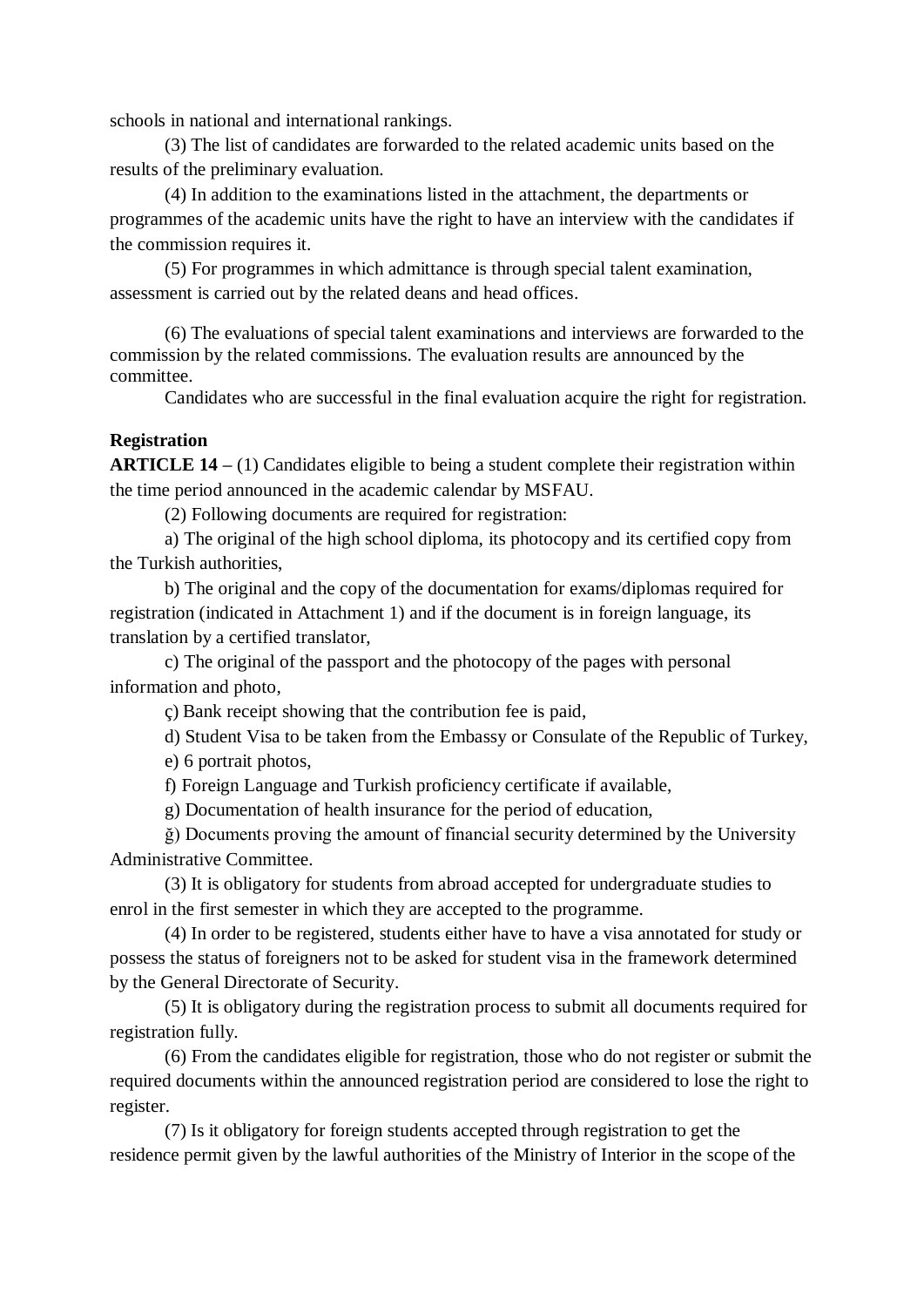provisions of Law No 6458 on Foreigners and International Protection to be able to reside in Turkey for education.

# **Final Registration**

**ARTICLE 15 –** (1) Is it obligatory for candidates eligible for registration to submit a documentation with a minimum of C1 concerning their Turkish language level issued by our University's Continuous Education Application and Research Centre (SEM), Yunus Emre Institute or by the Turkish Qualification Examinations organized by universities within the first 25% of university success ratings. The list of universities from which Turkish Qualification Tests will be accepted are announced every year on the web page.

(2) Eligible candidates who cannot satisfy this condition are considered on leave to study Turkish for one (1) year upon registration. In case of failing to achieve competence in Turkish during this time, they are granted an extension of one year. If they are not able to submit a document of C1 level Turkish at the end of the extension period, final registration is not realized, and they are disenrolled.

# **PART FIVE Miscellaneous and Final Provisions**

# **Conditions for which provisions do not exist in this Directive**

**ARTICLE 16 –** (1) In conditions for which provisions do not exist in this Directive, University Academic Regulations, the regulations of the provisions of other related legislations, Council of Higher Education, Senate, and the resolutions of University Administrative Committee and related boards apply.

# **Validity**

**ARTICLE 17 –** (1) This Directive is effective through the approval granted by the University Senate's meeting dated 15/06/2021 and numbered 11/4.

# **Annulment**

**ARTICLE 18 –** (1) In the scope of this Directive, all directives prepared by related units prior to the Senate's meeting that is referred to in Article 17 of this Directive are annulled.

## **Implementation**

**ARTICLE 19 –** (1) This Directive is implemented by the Rector of Mimar Sinan Fine Arts University.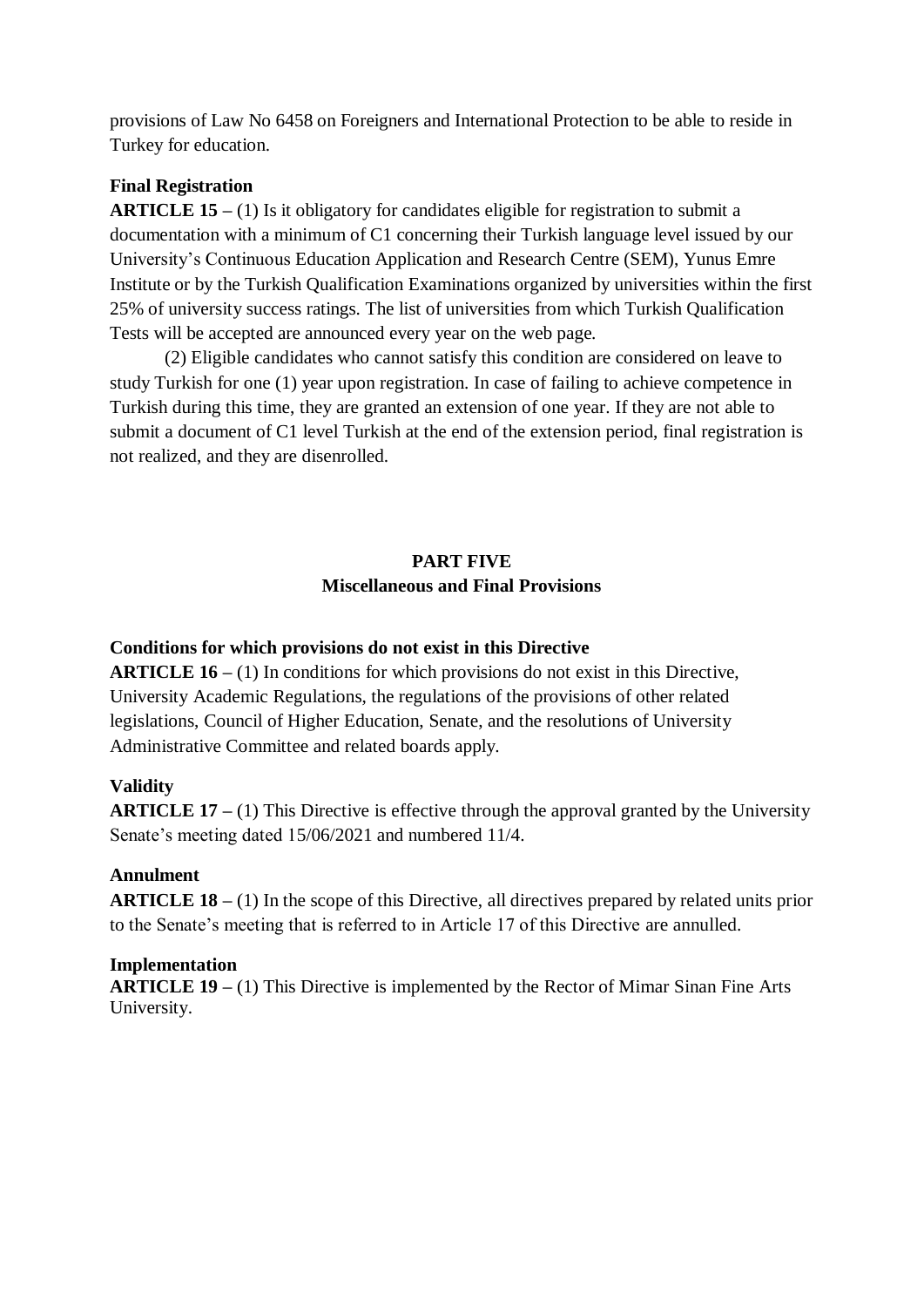# **Attachment 1 : Accepted exams, validity period and grades**

Table 1. Accepted Exams

| <b>Accepted National/International</b><br>Exam/Diploma                                                       | <b>Validity Period</b> | <b>Grade Minimum</b>                                                                                                                                                                                                                                                                                                                                                                           |
|--------------------------------------------------------------------------------------------------------------|------------------------|------------------------------------------------------------------------------------------------------------------------------------------------------------------------------------------------------------------------------------------------------------------------------------------------------------------------------------------------------------------------------------------------|
| *SAT (ScolasticAssesment Test) exam                                                                          | Two years              | Specified according to the<br>faculties in Table 2.                                                                                                                                                                                                                                                                                                                                            |
| <b>ACT</b> (American CollegeTesting)<br>exam                                                                 | Non-expiring           | Specified according to the<br>faculties in Table 2.                                                                                                                                                                                                                                                                                                                                            |
| GCE (General Certificate Education)<br>exam                                                                  | Non-expiring           | Specified according to the<br>faculties in Table 2.                                                                                                                                                                                                                                                                                                                                            |
| <b>French Baccalaureate</b><br>(Only the one from the French Ministry<br>of Education is accepted.)          | Non-expiring           | Specified according to the<br>faculties in Table 2.                                                                                                                                                                                                                                                                                                                                            |
| <b>ABİTUR (German Baccalaureate)</b><br>exam                                                                 | Non-expiring           | Specified according to the<br>faculties in Table 2.                                                                                                                                                                                                                                                                                                                                            |
| <b>MATURA</b> exam                                                                                           | Non-expiring           | Specified according to the<br>faculties in Table 2.                                                                                                                                                                                                                                                                                                                                            |
| <b>IB-International Baccalaureate exam</b>                                                                   | Non-expiring           | Specified according to the<br>faculties in Table 2.                                                                                                                                                                                                                                                                                                                                            |
| <b>Central University Entrance Exam</b><br>held by the Azerbaijan TQDK                                       | Two years              | Specified according to the<br>faculties in Table 2.                                                                                                                                                                                                                                                                                                                                            |
| International science olympics<br>TÜBİTAK recognizes and takes part in                                       | Non-expiring           | Possesion of gold, silver and bronze<br>medals                                                                                                                                                                                                                                                                                                                                                 |
| YKS and TYT exams (Higher<br><b>Education Institutions Examination and</b><br><b>Basic Proficiency Test)</b> | One year               | To have received the base score of<br>the previous year in YKS and TYT<br>in the score type of the applied<br>programme                                                                                                                                                                                                                                                                        |
| YÖS<br>(The University Entrance Exam for<br>International or Overseas Students)                              | One year               | Considering the academic success<br>ranking list of the universities on the<br>"Urapcenter" website, it is decided<br>to accept the YÖS exams, which are<br>the verification codes of the state<br>universities that are in the top 25%.<br>The list is updated every year and<br>announced on our website. The<br>appropriate scores according to the<br>academic units are given in Table 2. |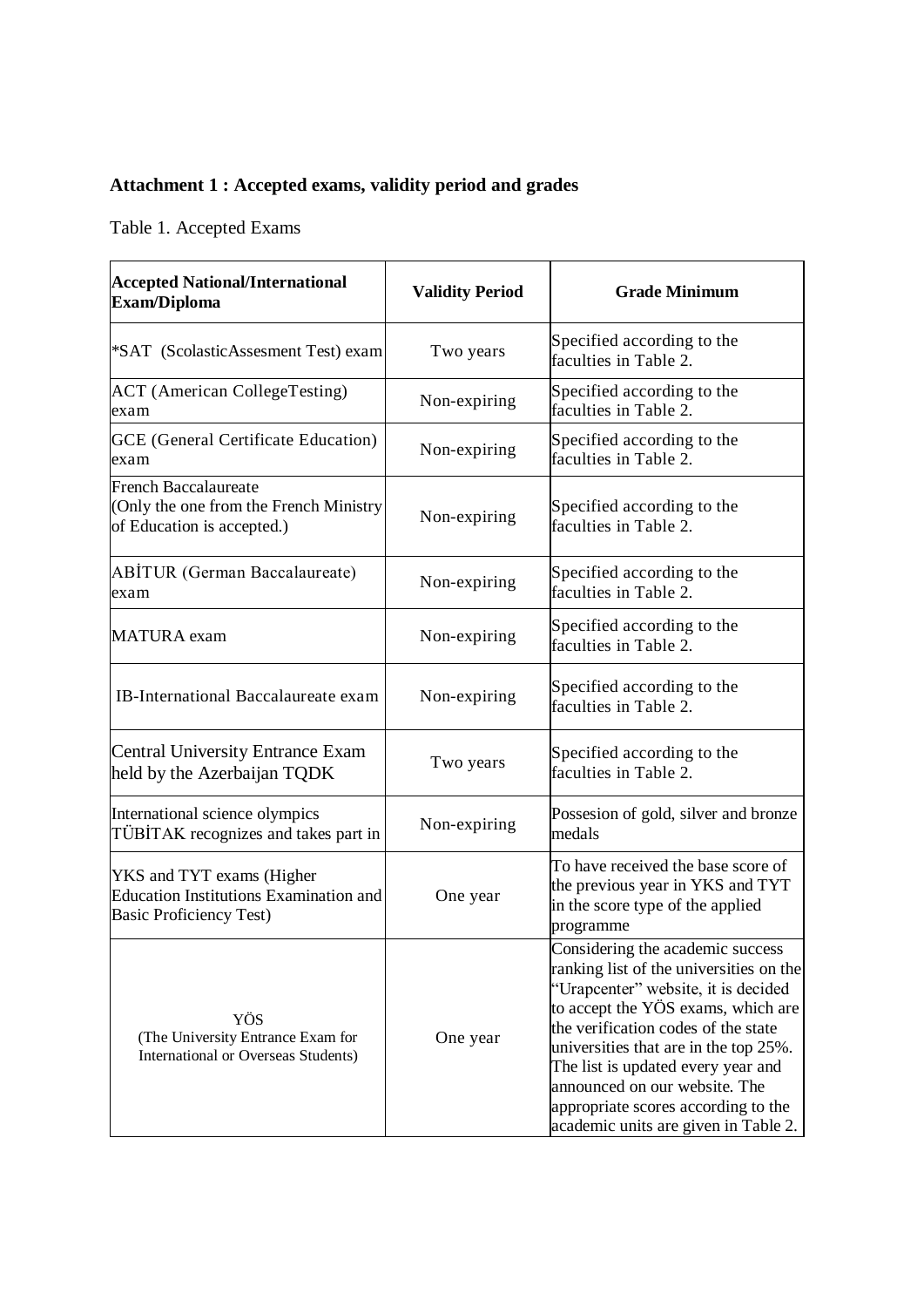| <b>Academic Unit</b>                     | <b>SAT</b>                                                                                                                                                                                                                                                                                                                                                                                                          | ACT                                                                                                                                                                           | GCE                                                                                                                                                                                                                                                                                                                                                         | French<br><b>Baccalaureate</b>                                                              | Abitur                                                                                | Matura                                                                                                                                   | $\mathbf{I}$ <b>B</b>                                                                                                                                                | <b>Central University</b><br><b>Entrance Exam held by</b><br>Azerbaijan<br><b>TQDK</b> | YÖS                                                       | <b>TÜBİTAK/BİDEB</b>                                                                                                                                                                                               |
|------------------------------------------|---------------------------------------------------------------------------------------------------------------------------------------------------------------------------------------------------------------------------------------------------------------------------------------------------------------------------------------------------------------------------------------------------------------------|-------------------------------------------------------------------------------------------------------------------------------------------------------------------------------|-------------------------------------------------------------------------------------------------------------------------------------------------------------------------------------------------------------------------------------------------------------------------------------------------------------------------------------------------------------|---------------------------------------------------------------------------------------------|---------------------------------------------------------------------------------------|------------------------------------------------------------------------------------------------------------------------------------------|----------------------------------------------------------------------------------------------------------------------------------------------------------------------|----------------------------------------------------------------------------------------|-----------------------------------------------------------|--------------------------------------------------------------------------------------------------------------------------------------------------------------------------------------------------------------------|
| <b>Faculty of Fine Arts</b>              | CTV, Textile and Fashion,<br><b>Stage Decoration, Graph.</b><br>Design, Ceramics and Glass,<br>Photography, GTA, Cons. and<br><b>Res. of Art Works;</b><br>"Math" and "Evidence-Based<br>Reading, Writing and Language"<br>1200/1600;<br>Painting: "Math" and "Evidence-<br>Based Reading, Writing and<br>Language" 800/1600<br>Sculpture; "Math" and<br>"Evidence-Based Reading,<br>Writing and Language" 400/1600 | <b>CTV</b> : $30 <$<br>Cons. and Res. of<br>Art Works.: 24,<br><b>Graphic Des.:</b><br>Composite Score 25<,<br><b>Other Departments;</b><br>22                                | CTV; at least one being<br>programme-related 2 A<,<br>Graf.Tas.: At least B<br>grade (70-79%) from A<br>Level (A Level) courses in<br>3 three subjects, at least<br>one of which is related to<br>the programme<br><b>Other Departments;</b><br>Level A in a minimum of 3<br>subject areas at least one of<br>which is related to the<br>programme applied. | CTV, Cons. and Res.<br>of Art Works and<br>Graphic Design; 16,<br><b>Other Departments:</b> | $CTV$ ; 2,3 >,<br>Graph.Des.; $2,5$<br>$(max.1, min. 6)$ ,<br>Other<br>Departments; 3 | Cons. and Res. Of<br>Art Works 3. CTV<br>2.3 >.<br>Graph.Des. $1-2$<br>$(max.1. min. 6)$ .<br><b>Other Departments:</b><br>$\mathcal{D}$ | CTV 35<. Cons. and<br><b>Res. of Art W.30&lt;.</b><br>Graph. Des. 32/45 (1)<br>lesson must be<br>related to the field<br>applied)<br><b>Other Departments:</b><br>30 | <b>All Departments;</b><br>Not accepted                                                | .<br>CTV $90<$ .<br>Other<br>Departments; 65<br>and above | CTV. Painting.<br><b>Graphic, Stage</b><br>Decoration; being<br>awarded with gold,<br>silver and bronze<br>medals<br><b>Other Departments;</b><br>not accepted                                                     |
| <b>Faculty of</b><br>Architecture        | <b>All Departments:</b><br>"Math" and "Evidence-Based<br>Reading, Writing and Language"<br>1300/1600. "Math" minimum of<br>680 points of 800                                                                                                                                                                                                                                                                        | <b>All Departments;</b><br>24                                                                                                                                                 | <b>All Departments;</b><br>Level A in a minimum<br>of 3 subject areas at<br>least one of which is<br>related to the<br>programme applied<br>$(80\% + )$                                                                                                                                                                                                     | All<br>Departments:<br>16                                                                   | <b>All Departments;</b><br>$\overline{2}$                                             | <b>All Departments;</b><br>$\mathfrak{D}$                                                                                                | <b>All Departments;</b><br>33                                                                                                                                        | <b>All Departments;</b><br>650                                                         | <b>All Departments;</b><br>90                             | <b>All Departments;</b><br>Not accepted                                                                                                                                                                            |
| <b>Faculty of Science</b><br>and Letters | Archeology, Philosophy,<br>Physics, Art History, History,<br>Turkish Lang. and Lit.,<br>Sociology<br>"Math" and "Evidence-Based<br>Reading, Writing and Language"<br>1200/1600<br>Statistics; "Math" and<br>"Evidence-Based Reading,<br>Writing and Language"<br>1000/1600<br>Mathematics: "Math" and<br>"Evidence-Based Reading,<br>Writing and Language"<br>1100/1600                                             | <b>Maths: A minimum</b><br>score of 22 on the<br>Mathematics section<br>and a minimum score<br>of 22 on the average<br>result score of ACT<br><b>Other Departments:</b><br>24 | Maths;<br>A in Mathematics<br>(Math), min. B in other<br>two fields<br><b>Other Departments:</b><br>Level A in a minimum<br>of 3 subject areas, at<br>least one of which is<br>related to the program<br>applied                                                                                                                                            | <b>Maths</b> ; 12<br><b>Other Departments;</b><br>16                                        | <b>Maths</b> ; scores<br>between 1-3<br>Other<br><b>Departments</b> ; 2               | Maths; scores<br>between 1-3<br><b>Other Departments:</b>                                                                                | <b>All Departments</b> ; 30                                                                                                                                          | Maths; 500 points<br><b>Other Departments; Not</b><br>accepted.                        | All Departments;<br>75<                                   | Maths: Being<br>awarded with Gold,<br>silver or bronze<br>medals in<br>international science<br>olympics recognized<br>and participated by<br>TÜBİTAK in the last<br>3 years<br>Other Departments;<br>Not accepted |